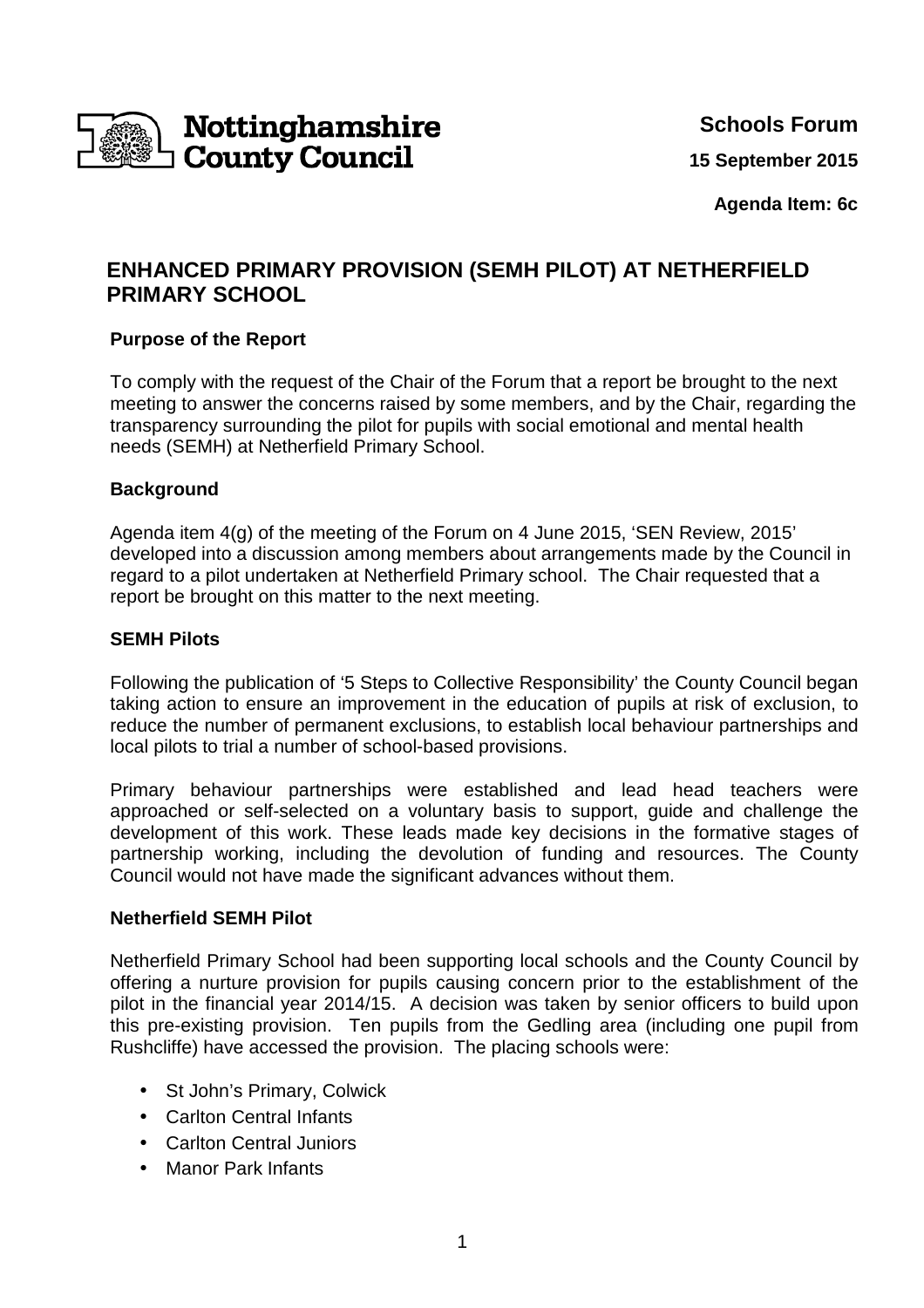- Priory Junior
- Porchester Junior
- Robert Mellors Primary
- Abbey Road Primary
- Netherfield Primary

The pilot provision was funded by the Council in both the 2014/15 and 2015/16 financial years at a cost of £78,800 and £108,000 respectively. In addition, there was a further £73,500 for named pupils with higher level needs, in 2014/15 only. The funding was allocated by top slicing the high level needs (HLN) budget and then stopping the HLN funding for all the named pupils, who were accessing the provision. All of these pupils were entitled to HLN funding. Had this funding remained allocated to pupils, the cost would have been approximately £193,000 annually. The funding was spent on a teacher, 3 teaching assistants, counselling and therapy services, ICT and educational resources.

Given the experience of the school in making high quality provision for children with behavioural difficulties and the school was judged by Ofsted to be outstanding, monitoring by the County Council was relatively light touch. Officers spoke and met with teachers and senior leaders from the primary school and also took feedback from the primary behaviour leads meeting. However, although the progress of pupils was judged to be good by the pilot school, concerns were expressed by the primary behaviour leads and some local head teachers, about how pupils were identified, the number of pupils accessing the provision and for how long. This led to an increase in the monitoring of the pilot by the County Council (visits, conversations and case-studies on sample individual pupils) and ultimately the review of caseloads by the local partnership operational group, hosted by the Gedling Behaviour Partnership.

The County Council acknowledges that the initial set up and monitoring arrangements could, and should, have been more open, transparent and rigorous. The County Council also believes more robust accountability measures should have been implemented following the concerns expressed by the primary behaviour partnership leads. However, officers felt confident that they were building upon good and outstanding practice that was already established and that they were obtaining good value for money for the Council because overall spend on the children concerned was being reduced, by more than £60k over the period, while the quality of provision was high. If the unintended AWPU (see paragraph below) is included the saving is reduced by £26,819. More transparent and robust procedures were put in place from the outset with the two more recent pilots.

# **Evaluation of Netherfield Pilot**

The judgement of officers is that the pilot was good value for money, resulting both in savings over anticipated HLN funding per pupil and with good outcomes for the pupils. However, the pilot did not become a 'turnaround' provision, as officers had hoped. All bar one pupil who accessed it are now on roll at Netherfield, which in turn created confusion locally about how many pupils were able to access the pilot. This also means that Netherfield will have received additional, unintended, monies such as the AWPU at £2979 per pupil, which were not part of the pilot agreement. For these reasons, and because of significant staffing changes at the school, the pilot will begin to wind down from September 2015, as opposed to December as planned. The Netherfield Primary school will need to prepare relevant HLN bids for pupils who are now on their roll. The Council will ensure that all bids submitted by the deadline are considered by mid-November using the regular